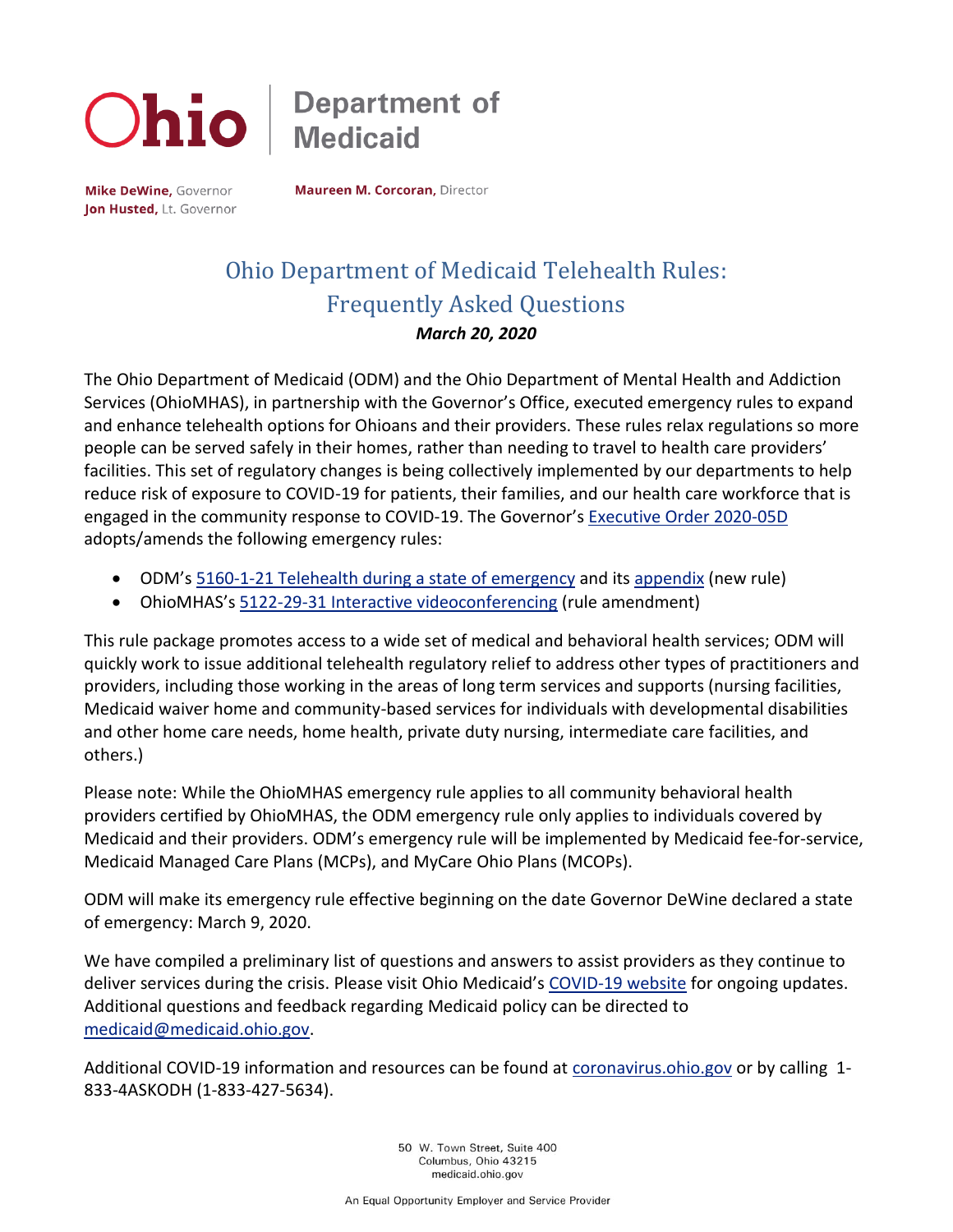# FAQ Contents

| Q3: Which types of practitioners are permitted to render Medicaid-covered services under ODM's emergency                                                                                                      |
|---------------------------------------------------------------------------------------------------------------------------------------------------------------------------------------------------------------|
| Q4: Which types of provider organizations can bill Medicaid, the Medicaid Managed Care Plans (MCPs), and<br>the MyCare Ohio Plans (MCOPs) for services rendered using telehealth under ODM's emergency rule?5 |
|                                                                                                                                                                                                               |
| Q6: How does the emergency rule change the specific telehealth services that can be billed to Medicaid, the                                                                                                   |
| Q7: Which specific community behavioral health services can be delivered via telehealth under the ODM and                                                                                                     |
| Q8: Will there be limitations on where patients and practitioners can be located when telehealth services are                                                                                                 |
| Q9: Which electronic / streaming services can I use to offer services via telehealth? Do the electronic /                                                                                                     |
| Q10: How do I submit claims for the services that are newly covered under the emergency rule? When will                                                                                                       |
| Q11: Will providers experience delays in payment? If I am not getting paid for services, what should I do?  9                                                                                                 |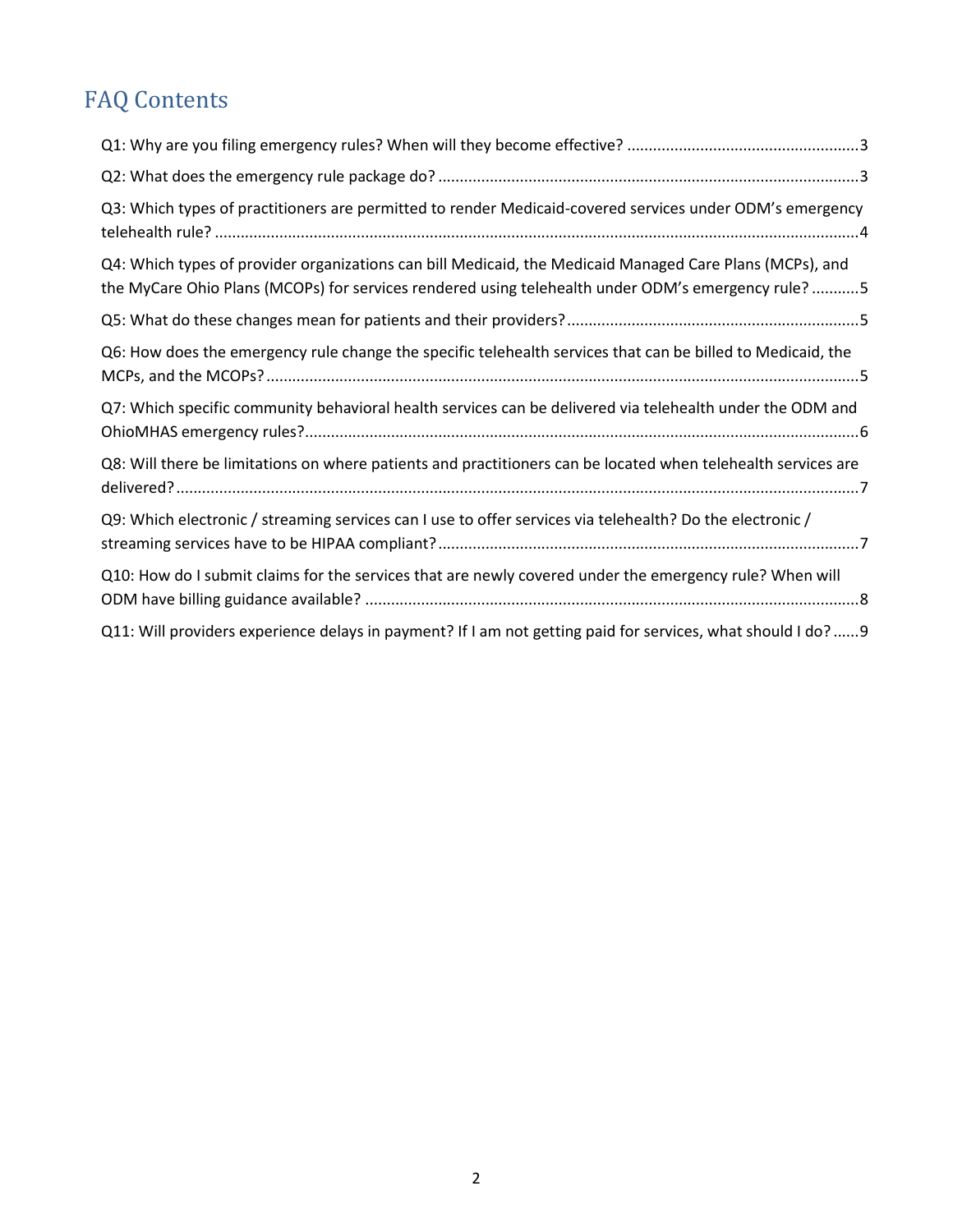## <span id="page-2-0"></span>Q1: Why are you filing emergency rules? When will they become effective?

**A:** ODM's emergency rule expands telehealth access, loosens requirements for patient/provider interactions, broadens the network of providers that can bill Medicaid, the MCPs, and the MCOPs for telehealth services, and greatly expands the list of services that can be billed by these providers using telehealth.

OhioMHAS's emergency rule creates additional flexibilities in the agency's regulations governing interactive videoconferencing for the providers certified by the agency.

The rule package will be made effective on March 9, 2020 - the date Governor DeWine declared a state of emergency.

#### <span id="page-2-1"></span>Q2: What does the emergency rule package do?

**A:** The ODM and OhioMHAS emergency rules expand access to medical and behavioral health services using telehealth. This action is being taken to give healthcare providers maximum flexibility as they shift as many services as possible away from in-person visits. Specifically, the rules do the following:

#### *ODM [Emergency Rule 5160-1-21 Telehealth during a state of emergency](http://www.registerofohio.state.oh.us/pdfs/5160/0/1/5160-1-21_PH_EM_NE_RU_20200320_1032.pdf) and [appendix](http://www.registerofohio.state.oh.us/pdfs/5160/0/1/5160-1-21_PH_EM_NE_APP1_20200320_1032.pdf)*

- Creates a new telehealth rule that is in effect during any time period in which the Governor of the State of Ohio declares a state of emergency and when authorized by the Medicaid director. During this time period, 5160-1-21 supersedes Medicaid's other telehealth rule, 5160-1-18.
- Allows all individuals with Medicaid to receive telehealth services regardless of the last time they had a face-to-face visit with their health care provider, and regardless of their status as a new or existing patient.
- Defines telehealth as activities that are synchronous involving real-time, interactive audio and visual communications, as well as activities that are asynchronous, and do not have both audio and video elements. Some examples of telehealth services include videoconferences, telephone calls, images transmitted via facsimile machine, and electronic mail. ODM is relying on the professional judgment of healthcare providers to determine the appropriate method of privately communicating with each patient.
- Allows Medicaid billing regardless of patient and practitioner locations, with the exception of patients residing in penal facilities or a public institution, as defined in rule 5160:1-1-03 of the Administrative Code.
- Allows a wide range of practitioners and provider organizations to bill Medicaid for telehealth services.
- Offers a wide range of medical and behavioral health services that can be billed to Medicaid when delivered through telehealth.
- Incorporates by reference the Office of Civil Rights' Notification of HIPAA Enforcement Discretion for Telehealth Remote Communications During the COVID-19 Nationwide Public Health Emergency.
- Incorporates by reference OhioMHAS emergency rule changes to interactive videoconferencing for community behavioral health centers treating Medicaid consumers, and suspends several Medicaid requirements for specific community behavioral health services to be delivered faceto-face.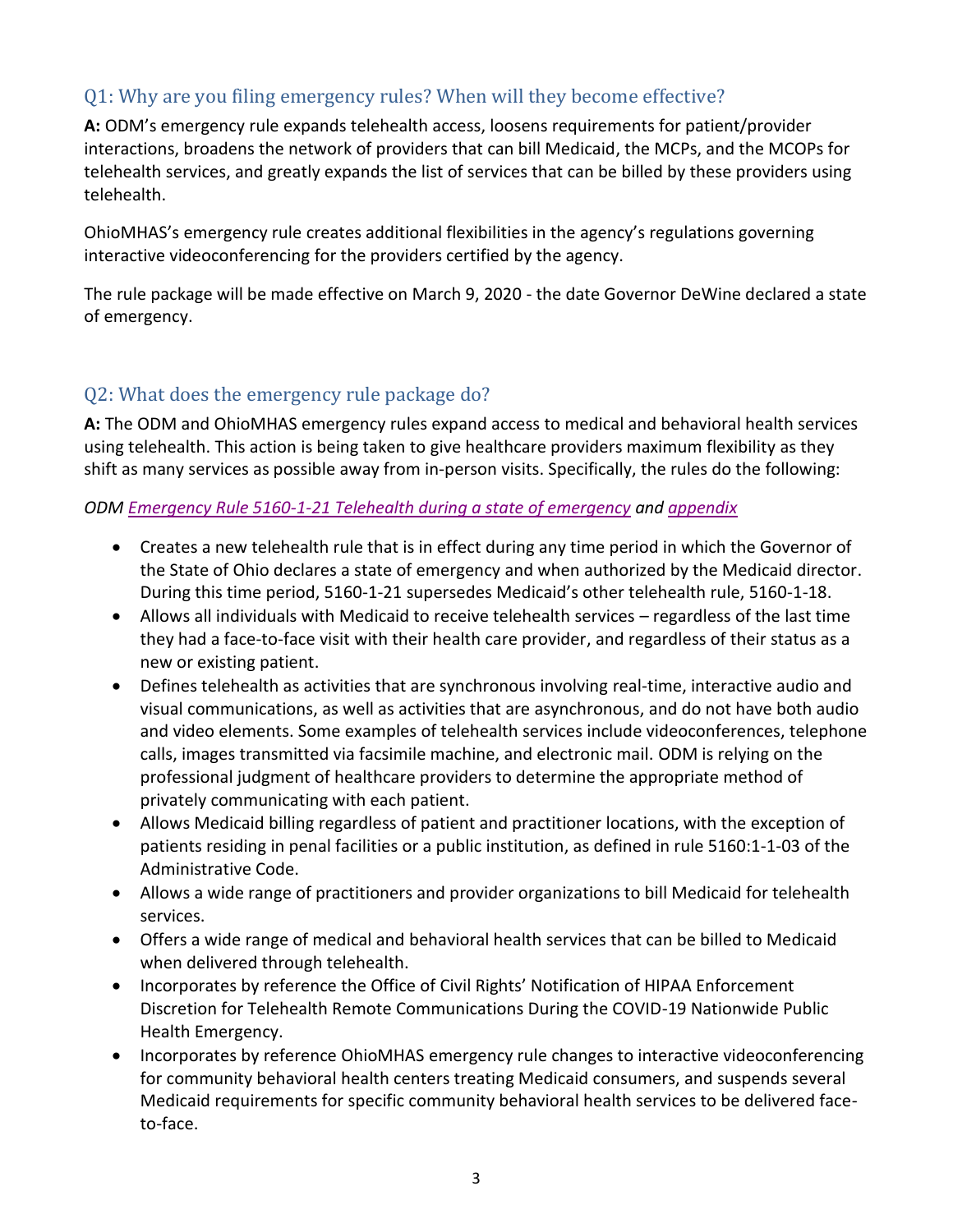#### *OhioMHAS [Emergency Rule 5122-29-31 Interactive videoconferencing](http://www.registerofohio.state.oh.us/rules/search/details/312399)*

- Allows the definition of "interactive videoconferencing" to include asynchronous activities that do not have both audio and video elements. Some examples of these asynchronous activities include telephone calls, images transmitted via facsimile machine, and electronic mail. The OhioMHAS rule relies on the professional judgment of treating providers to determine the appropriate method of privately communicating with each patient.
- Allows both new and established patients to receive services through interactive videoconferencing, and explicitly overrides the initial face-to-face visit requirement previously needed to initiate telehealth services.
- Adds new behavioral health services that can be delivered via interactive videoconferencing, including peer recovery, substance use disorder (SUD) case management, crisis intervention, assertive community treatment (ACT), and intensive home-based treatment (IHBT) services.
- Prior to consolidation of the ODADAS and ODMH rules, SUD case management could be provided via interactive videoconferencing. By adding SUD case management to the emergency rule, any provider that was unaware of the accidental omission from the prior OhioMHAS rule and provided SUD case management via IVC.
- Incorporates by reference the Office of Civil Rights' Notification of HIPAA Enforcement Discretion for Telehealth Remote Communications During the COVID-19 Nationwide Public Health Emergency.

# <span id="page-3-0"></span>Q3: Which types of practitioners are permitted to render Medicaid-covered services under ODM's emergency telehealth rule?

**A:** ODM's emergency rule allows the following types of practitioners to render services via telehealth:

- Physicians
- Podiatrists
- Psychologists
- Physician assistants
- Clinical Nurse Specialists (CNS), Certified Nurse-Midwife (CNW), and Certified Nurse Practitioners (CNP)
- Dietitians
- Independently licensed behavioral health practitioners, and supervised behavioral health practitioners and trainees, as defined in OAC Chapter 5160-8-05
- Audiologists, audiologist assistants, and audiology aides
- Occupational therapists and occupational therapist assistants
- Physical therapists and physical therapist assistants
- Speech-language pathologists, speech language pathology aides, and individuals holding a conditional license, as defined in section 4753.071 of the Revised Code.
- Medicaid School Program (MSP) practitioners, as defined in OAC Chapter 5160-35
- Practitioners affiliated with community behavioral health centers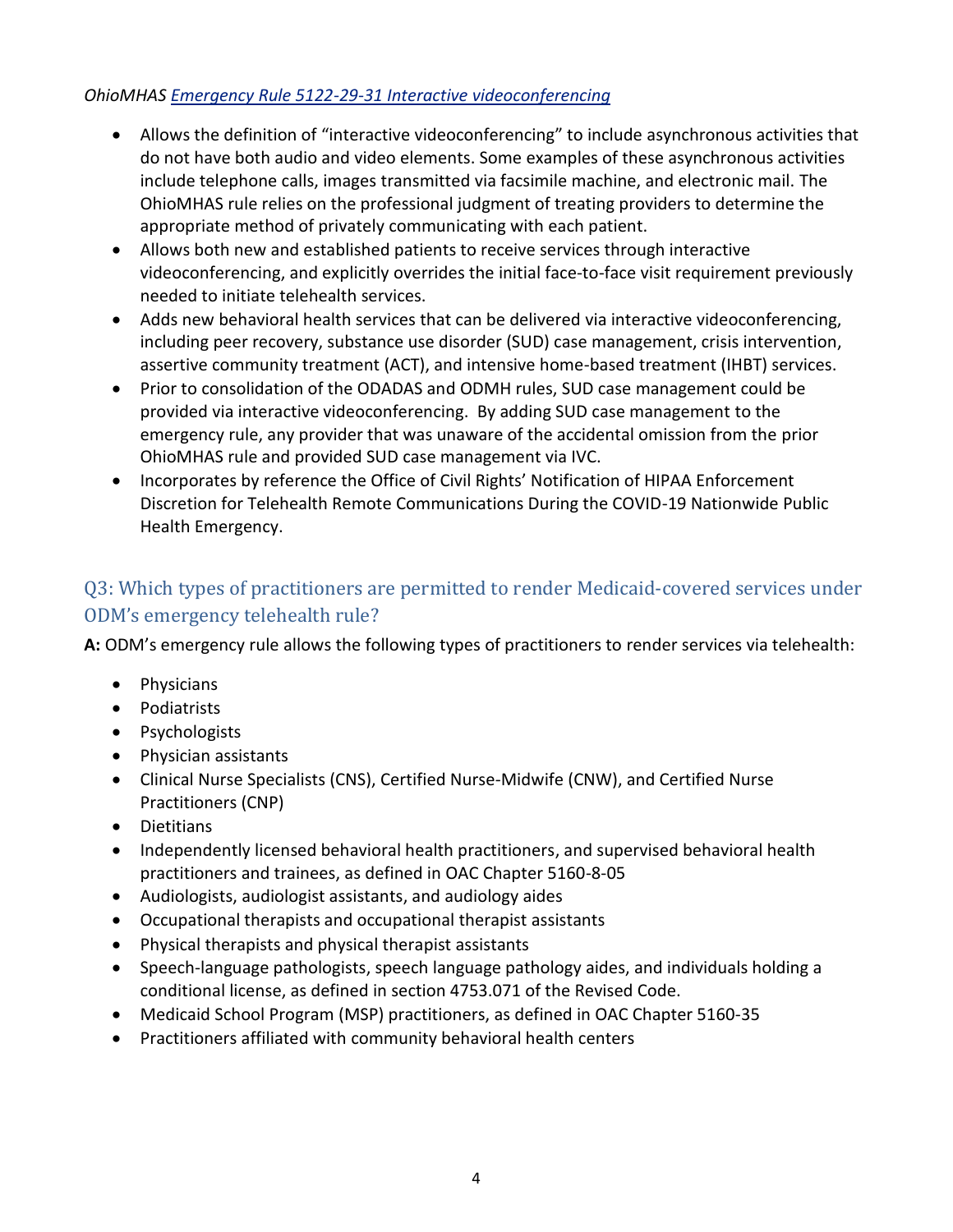# <span id="page-4-0"></span>Q4: Which types of provider organizations can bill Medicaid, the Medicaid Managed Care Plans (MCPs), and the MyCare Ohio Plans (MCOPs) for services rendered using telehealth under ODM's emergency rule?

**A:** The following provides can bill Medicaid, the MCPs, and MCOPs for services rendered via telehealth:

- Independently practicing clinicians identified in the response above
- Professional medical groups
- Federally qualified health centers (FQHCs) and rural health clinics (RHCs)
- Ambulatory health care clinics (AHCCS) as defined in OAC Chapter 5160-13, which include endstage renal disease (ESRD) dialysis clinics, family planning clinics, outpatient rehabilitation clinics, primary care clinics, public health department clinics, and speech-language-audiology clinic
- Outpatient hospitals
- Hospitals delivering outpatient hospital behavioral health (OPHBH) services, including psychiatric hospitals
- Medicaid School Program providers
- Community behavioral health centers that are certified by OhioMHAS
- Providers of applied behavioral analysis (ABA) billing through the MCPs.

#### <span id="page-4-1"></span>Q5: What do these changes mean for patients and their providers?

**A:** The goal of the emergency rule package is to dramatically increase regulatory flexibility so medical and behavioral health providers can offer health care services to Ohioans remotely, thereby increasing access to care, reducing pressure on our hospital systems, and reducing unnecessary patient traffic in waiting rooms during the COVID-19 emergency.

The rule also enables practitioners to more efficiently manage increasing patient inquiries and healthcare demands while maintaining recommended social distancing protocols designed to protect healthcare workers.

#### <span id="page-4-2"></span>Q6: How does the emergency rule change the specific telehealth services that can be billed to Medicaid, the MCPs, and the MCOPs?

**A:** All of the changes in ODM's emergency rule, 5160-1-21, apply to Medicaid fee-for-service (FFS), MCP, and MCOP services. The full list of specific services that are reimbursable can be found in in the rule's appendix. The emergency rule allows the following types of telehealth services to be billed to Medicaid, the MCPs, and the MCOPs:

- Evaluation and management of new and existing patients, not to exceed moderate complexity (i.e. evaluation and management levels 1-4)
- Inpatient or office consultations for new or established patients
- Mental health and substance use disorder evaluations and psychotherapy,
- Remote evaluation of recorded video or images
- Virtual check-ins by a physician or other qualified health care professional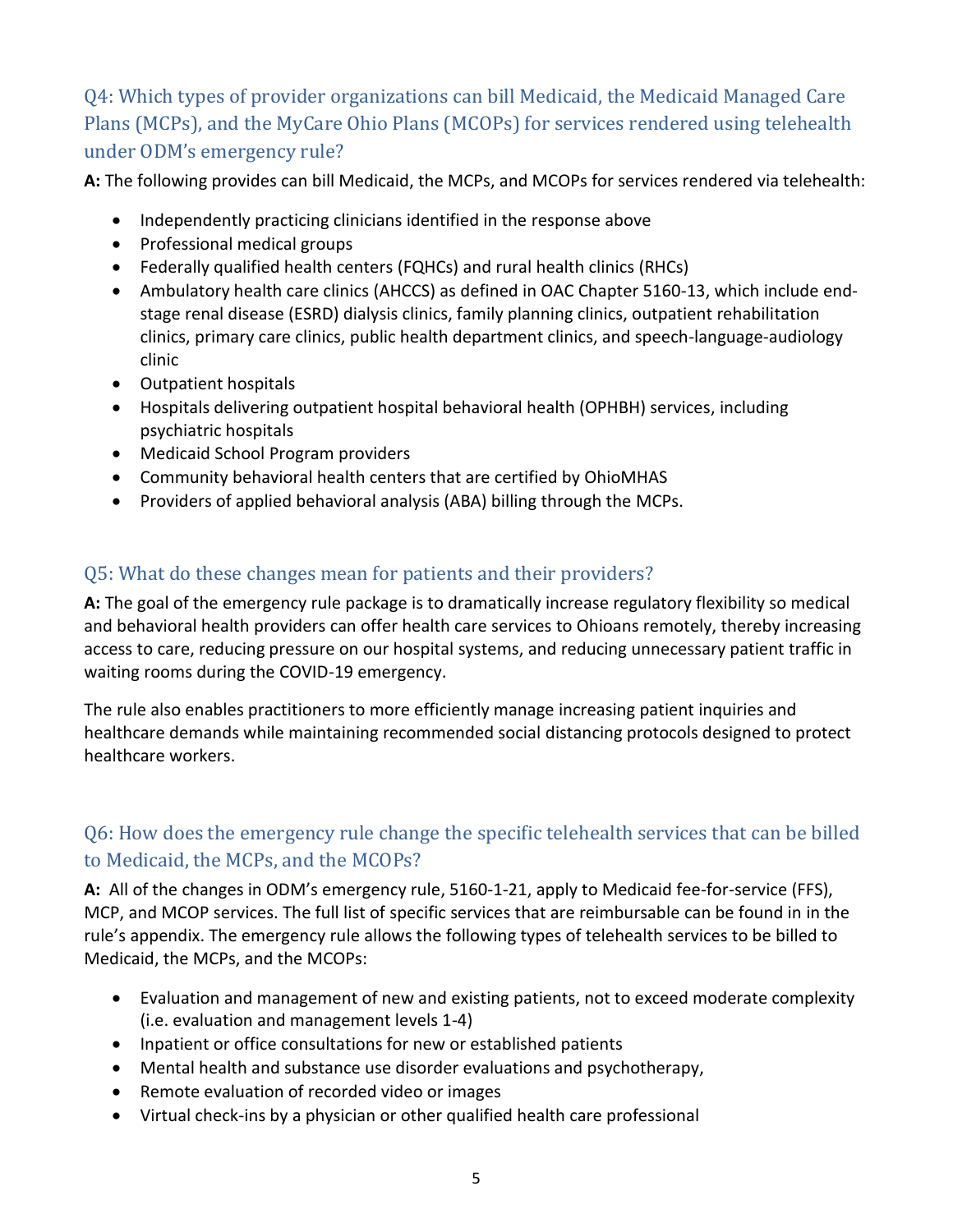- Online digital evaluation and management services
- Remote patient monitoring of physiologic parameters
- Occupational therapy, physical therapy, speech language pathology, and audiology services
- Medical nutrition services
- Lactation counseling provided by dietitians
- Psychological and neuropsychological testing
- Smoking and tobacco use cessation counseling
- Developmental test administration
- Follow-up consultation with a patient
- Services under the specialized recovery services (SRS) program

In addition to the services listed in the appendix of ODM's emergency rule, the following types of telehealth services can also be billed to Medicaid, the MCPs, and the MCOPs:

- Medicaid School Program services
- Nearly all behavioral health services delivered by OhioMHAS certified providers, as outlined at [www.bh.medicaid.ohio.gov.](http://www.bh.medicaid.ohio.gov/)

## <span id="page-5-0"></span>Q7: Which specific community behavioral health services can be delivered via telehealth under the ODM and OhioMHAS emergency rules?

**A:** With the emergency rule in effect, OhioMHAS certified entities can bill Medicaid, the MCPs, and the MCOPs for delivering the following services via telehealth:

- Evaluation and management of new and existing patients
- Psychiatric diagnostic evaluation
- Psychotherapy (individual, group, and family)
- Psychological testing
- Smoking cessation
- Community psychiatric supportive treatment (CPST)
- Therapeutic Behavioral Services (TBS) and psychosocial rehabilitation (PSR)
	- o Please note: TBS group service hourly and per diem, as defined in 5160-27-06, is *not*
		- included in the list of services that can be billed to Medicaid when delivered via telehealth.
- RN and LPN nursing services
- SUD assessment
- SUD counseling (individual, group, intensive outpatient group, and partial hospitalization group)
- SUD case management
- Assertive community treatment (ACT)
- Intensive home based therapy (IHBT)
- Peer recovery support
- Behavioral health crisis intervention
- SBIRT (screening, brief intervention and referral to treatment)
- Practitioner services rendered to individuals in SUD residential treatment
- Specialized Recovery Services (SRS)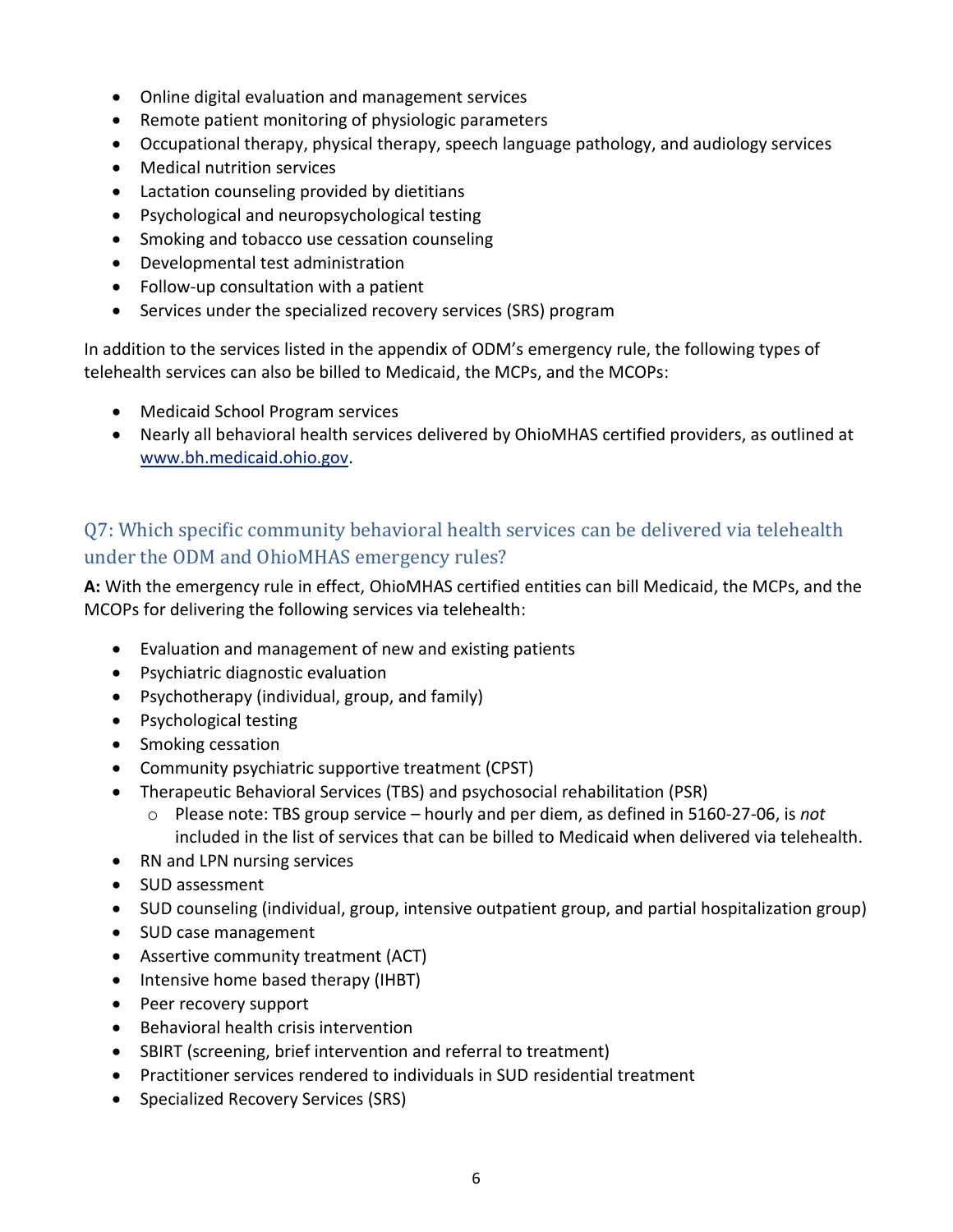Outpatient hospital behavioral health (OPHBH) telehealth services will be allowed to the same extent they are allowed for OhioMHAS-certified providers, except for SRS and peer recovery services, which cannot be billed by OPHBH providers.

# <span id="page-6-0"></span>Q8: Will there be limitations on where patients and practitioners can be located when telehealth services are delivered?

A: There will be no limitations to practitioner or patient site locations for services delivered via telehealth, with the exception of patients who are located in a penal facility or a public institution as defined in rule 5160:1-1-03 of the Administrative Code.

Patients can be in their own homes and any other locations while accessing care, and practitioners can also deliver services from their offices, homes, and other locations.

## <span id="page-6-1"></span>Q9: Which electronic / streaming services can I use to offer services via telehealth? Do the electronic / streaming services have to be HIPAA compliant?

**A:** Through the emergency rules, ODM and OhioMHAS are permitting the use both synchronous and asynchronous communications involving any combination of audio, video, and text. ODM and OhioMHAS are aligning with privacy flexibilities being implemented at the federal level, and we are also being as flexible as possible within the confines of state law. **We are relying on the judgment of our healthcare professionals to decide the best mechanisms of private communication to appropriately treat their patients.** 

Paragraph (C) of Medicaid's emergency rule, 5160-1-21, incorporates HIPAA-related directives of the Office of Civil Rights (OCR) at the Department of Health and Human Services (HHS) issued during the COVID-19 national emergency by reference. As of the date noted on this FAQ, OCR's "Notification of Enforcement Discretion for telehealth remote communications during the COVID-19 nationwide public health emergency" (the Notification) states covered health care providers subject to the HIPAA rules may communicate with patients, and provide telehealth services, through remote communications technologies even though some of these technologies, and the manner in which they are used by HIPAA covered health care providers, may not fully comply with the requirements of the HIPAA Rules. The restrictions in the Notification apply, including:

(a) Providers can use any audio or video non-public facing remote communication product that is available to communicate with patients;

(b) Facebook Live, Twitch, TikTok, and similar video communication applications are public facing, and should not be used in the provision of telehealth by covered health care providers;

(c) Providers are encouraged to notify patients that these third-party applications potentially introduce privacy risks, and providers should enable all available encryption and privacy modes when using such applications; and

(d) Providers are to exercise professional judgment in the use of telehealth examinations.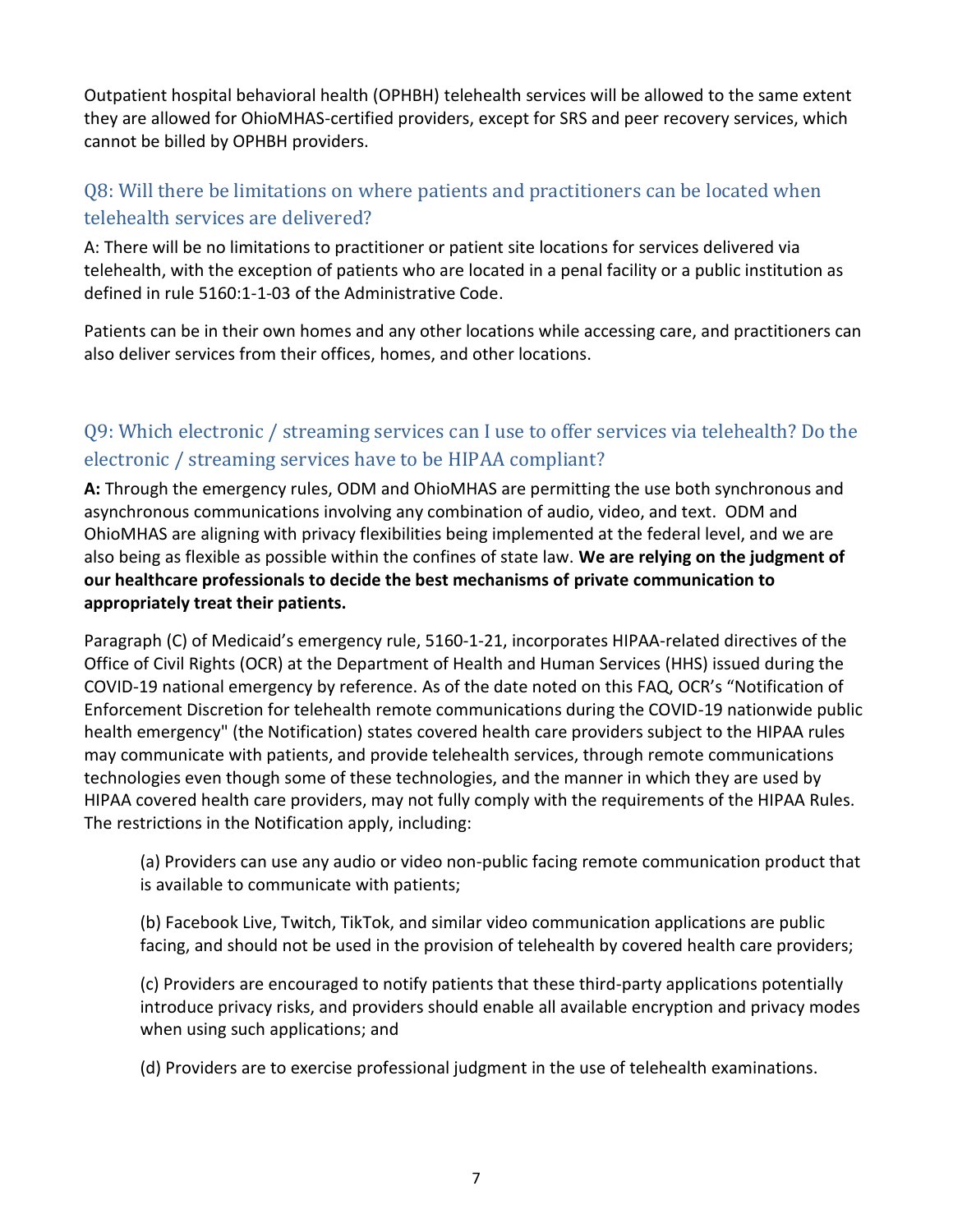# <span id="page-7-0"></span>Q10: How do I submit claims for the services that are newly covered under the emergency rule? When will ODM have billing guidance available?

**A:** Medicaid, the MCPs, and the MCOPs will be working expeditiously to configure the emergency rule's changes in each of our IT systems in a consistent manner to ease administrative burden on providers. ODM will be announcing a single future implementation date for telehealth IT system changes spanning Medicaid fee-for-service, MCPs, and MCOPs.

**Prior to the implementation date for the IT system changes, providers may either hold claims until the IT system changes are implemented, or providers can submit claims for telehealth services using existing billing guidance.** 

**If providers choose to submit claims for telehealth service prior to implementation of the IT system changes, it will be very important for providers to continue to use the billing guidance that was in place before the effective date of the emergency rule (i.e. pre-emergency billing guidance.)**

- While providers can deliver all of the services covered under the emergency rule via telehealth beginning March 9, 2020, they should NOT add the telehealth modifier "GT" to claims for services that have been added via the emergency telehealth rule. Claims may be denied if the GT modifier is added to the new services prior to the implementation date of the IT system changes.
- The emergency rule includes a number of new CPT codes that were not previously covered by the Medicaid program. Providers should hold claims for these new codes until the IT system changes are implemented; failure to hold these claims could result in claims denials.
- Until the IT system changes are made, providers should continue to use pre-emergency place of service codes and requirements for claim submission purposes.
- **Providers must maintain documentation of services delivered via telehealth prior to and after the IT system changes are made.**

After the IT system changes are implemented, to the extent possible, providers should comply with the new billing guidance. Providers should maintain documentation to support any necessary exceptions to the billing guidance while working to provide access to care for individuals during this time of emergency.

Providers are also encouraged to carefully review Paragraph (E) of ODM's emergency rule, 5160-1-21, regarding submission and payment of telehealth claims. Of particular note:

(1) The practitioner site may submit a professional claim for health care services delivered through the use of telehealth.

(2) An institutional (facility) claim may be submitted by the practitioner site for the health care service through the use of telehealth. Services provided in a hospital setting may be billed in accordance with rule 5160-2-02 of the Administrative Code.

(3) The practitioner site may submit a claim for a telehealth originating fee. If such a practitioner renders a separately identifiable evaluation and management service to the patient on the same date as the health care service delivered through the use of telehealth, the provider may submit a claim for the evaluation and management service and the telehealth originating fee.